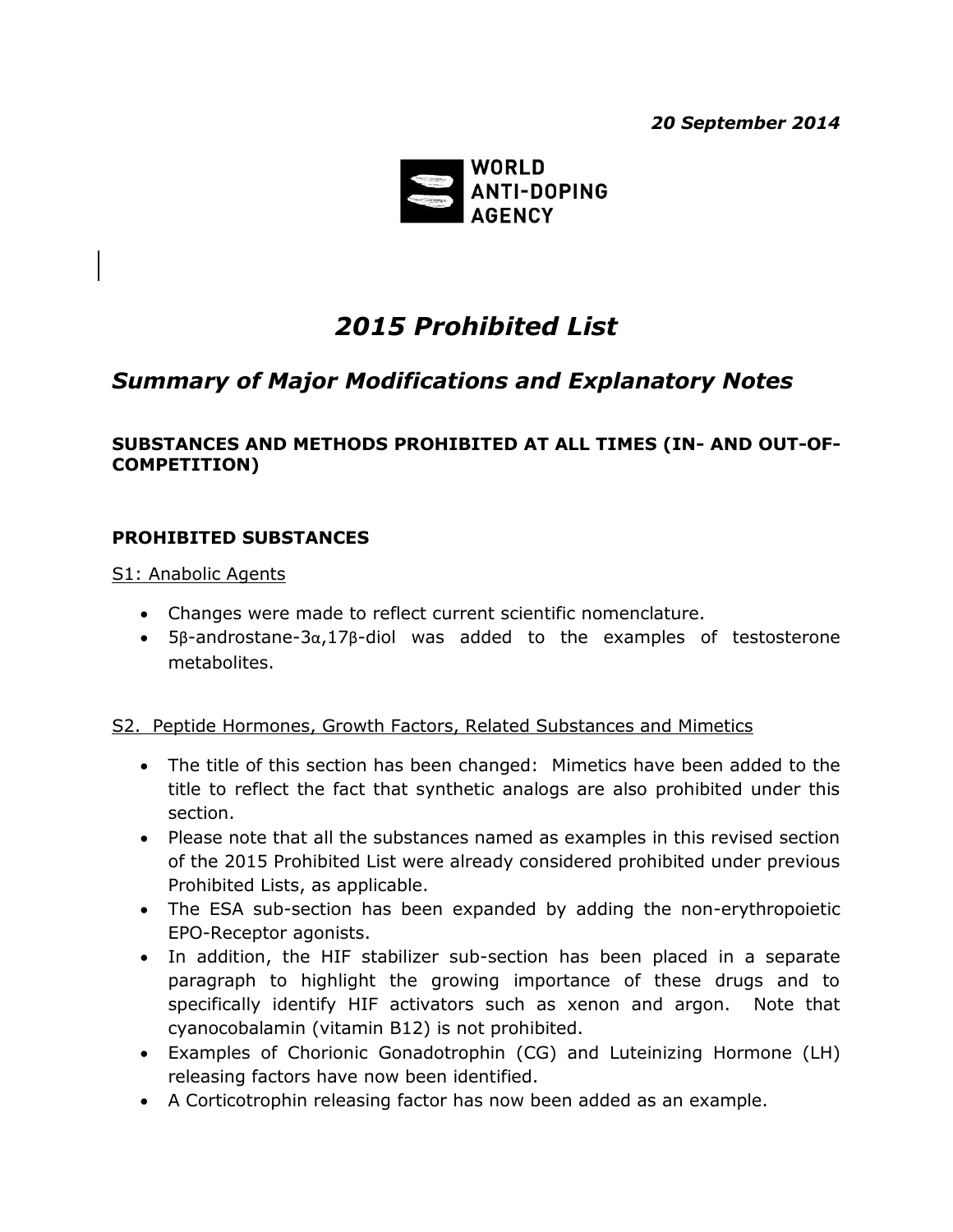- GH releasing factors have been divided in a more precise categorization and several examples of each have been added to illustrate their different pharmacological properties.
- IGF-1 has been moved to the other growth factor section.
- Note that Platelet Derived Plasma preparations are not prohibited.

#### S4. Hormone and Metabolic Modulators

- Trimetazidine was originally included in S6.b based upon the similarity of its chemical structure to some of the listed Stimulants. It has been moved to the newly created sub-section S4.5.c as it is pharmacologically classified as a modulator of cardiac metabolism.
- AMPK activators were re-described to reflect current nomenclature.

## S5. Diuretics and Masking Agents

- The title and subsequent paragraphs has been modified by the removal of the word "other" to reflect that diuretics are not only masking agents but can also be abused for other purposes such as notably the induction of rapid weight loss.
- The last paragraph has been reworded for the sake of clarity. The principle and processes identified in the previous version of the Prohibited List remain unchanged.

## **PROHIBITED METHODS**

## M2. Chemical and Physical Manipulation

 The term "surgical procedures" has been added to the sentence describing the situations in which the administration of intravenous infusions or injections of more than 50 mL per 6 hours are permitted when medically required.

## **SUBSTANCES AND METHODS PROHIBITED IN-COMPETITION**

S6. Stimulants:

- For the sake of clarification, topical/ophthalmic imidazole derivatives have been mentioned as exceptions of non-prohibited stimulants.
- Phenmetrazine, initially in section S6.a, has been moved to section S6.b since fenbutrazate (section S6.b) can metabolize to phenmetrazine.